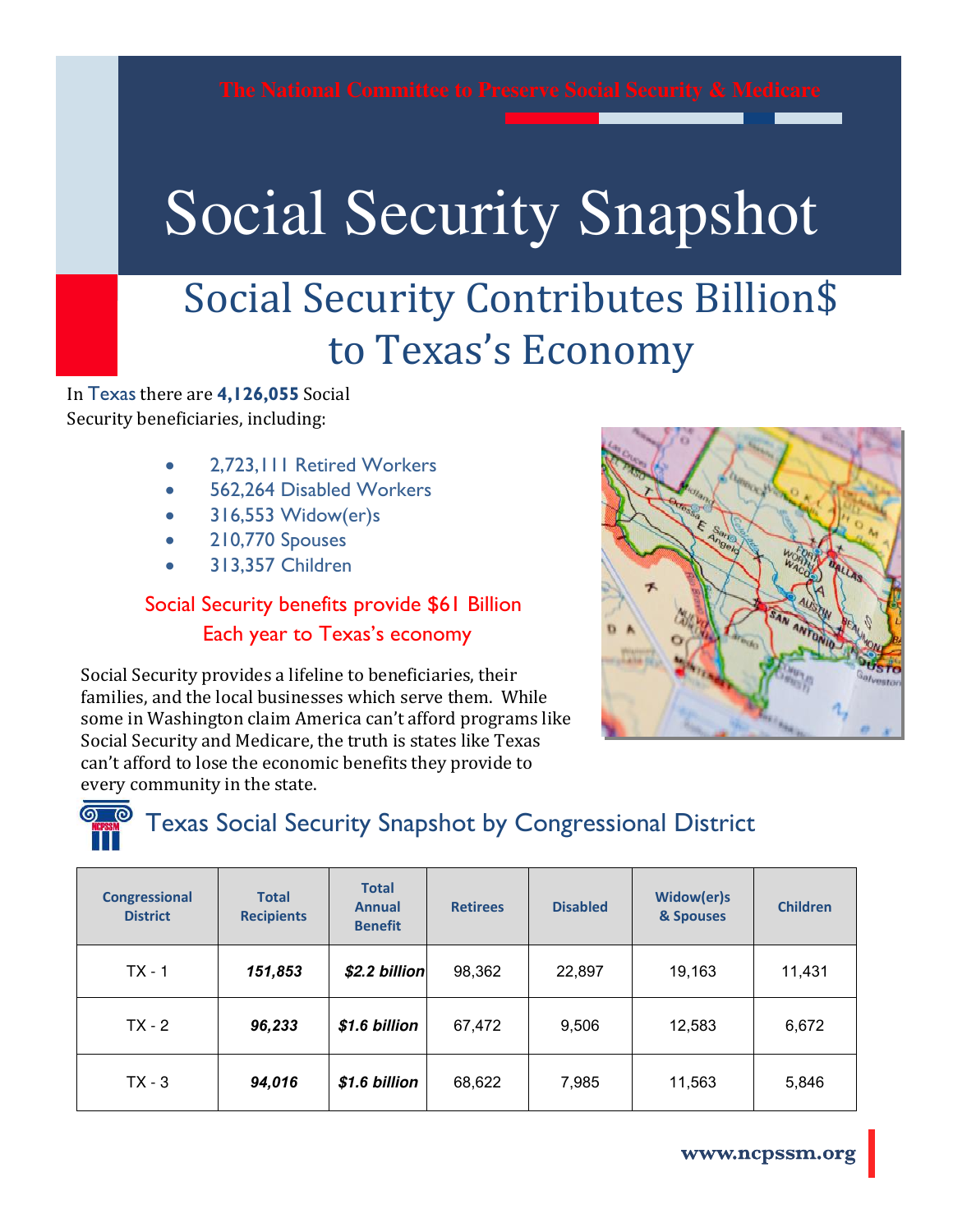# Social Security Snapshot



 Texas Social Security Snapshot By Congressional District

| <b>Congressional</b><br><b>District</b> | <b>Total</b><br><b>Recipients</b> | <b>Total</b><br><b>Annual</b><br><b>Benefit</b> | <b>Retirees</b> | <b>Disabled</b> | Widow(er)s<br>& Spouses | <b>Children</b> |
|-----------------------------------------|-----------------------------------|-------------------------------------------------|-----------------|-----------------|-------------------------|-----------------|
| $TX - 4$                                | 156,389                           | \$2.3 billion                                   | 103,852         | 24,228          | 17,098                  | 11,211          |
| $TX - 5$                                | 127,263                           | \$1.9 billion                                   | 84,510          | 19,731          | 13,760                  | 9,262           |
| $TX - 6$                                | 110,631                           | \$1.7 billion                                   | 74,775          | 15,101          | 11,617                  | 9,138           |
| $TX - 7$                                | 85,678                            | \$1.5 billion                                   | 61,146          | 6,788           | 12,709                  | 5,035           |
| $TX - 8$                                | 130,404                           | \$2.1 billion                                   | 89,272          | 15,680          | 16,531                  | 8,921           |
| $TX - 9$                                | 88,805                            | \$1.2 billion                                   | 56,849          | 13,632          | 9,968                   | 8,356           |
| $TX - 10$                               | 113,254                           | \$1.8 billion                                   | 78,987          | 12,485          | 13,630                  | 8,152           |
| $TX - 11$                               | 142,400                           | \$2.1 billion                                   | 96,922          | 17,353          | 18,957                  | 9,168           |
| $TX - 12$                               | 121,188                           | \$1.9 billion                                   | 82,912          | 15,556          | 14,287                  | 8,433           |
| $TX - 13$                               | 129,525                           | \$1.9 billion                                   | 86,085          | 18,131          | 16,964                  | 8,345           |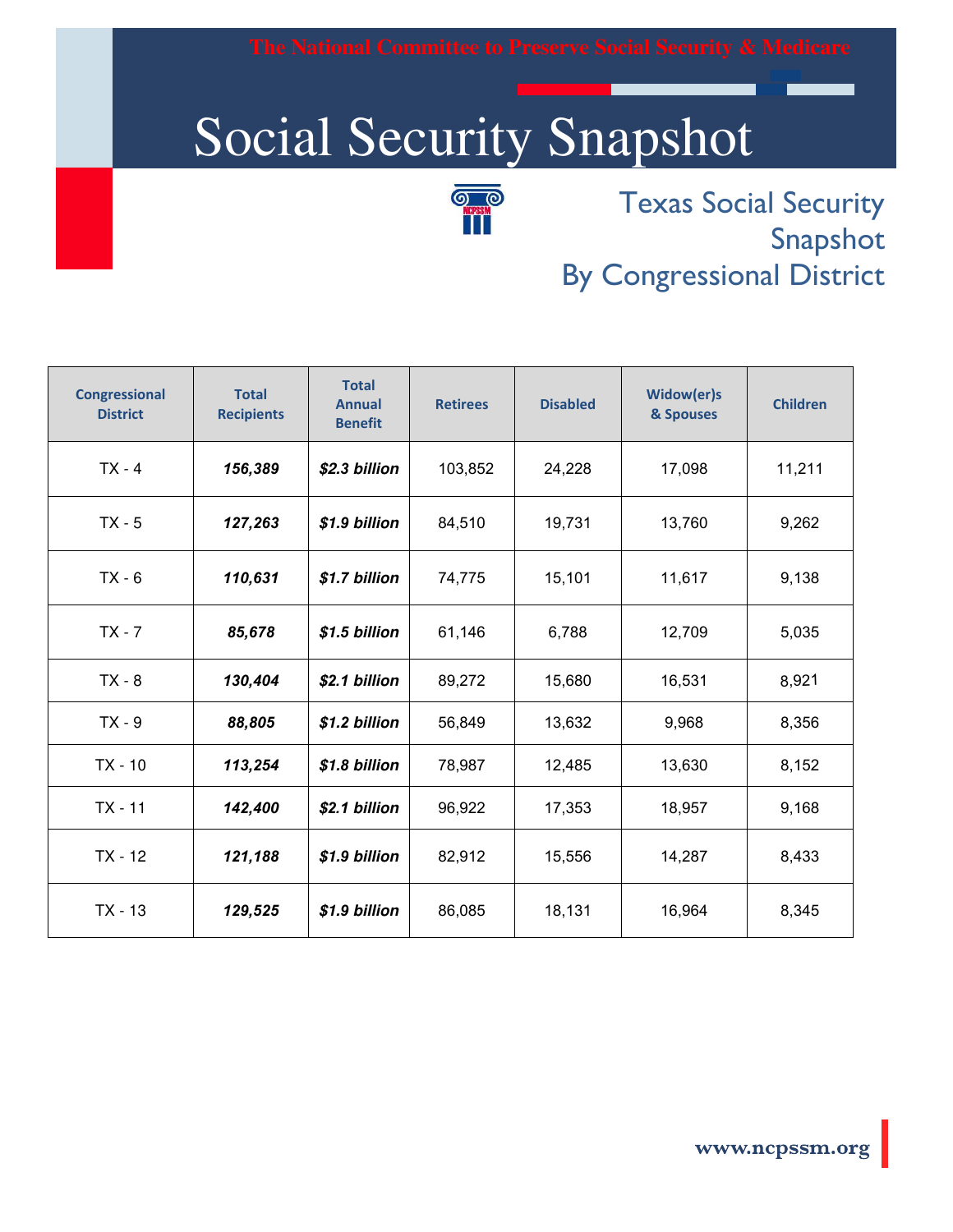| <b>Congressional</b><br><b>District</b> | <b>Total</b><br><b>Recipients</b> | <b>Total</b><br><b>Annual</b><br><b>Benefit</b> | <b>Retirees</b> | <b>Disabled</b> | Widow(er)s<br>& Spouses | <b>Children</b> |
|-----------------------------------------|-----------------------------------|-------------------------------------------------|-----------------|-----------------|-------------------------|-----------------|
| $TX - 14$                               | 130,104                           | \$2 billion                                     | 84,155          | 18,902          | 17,485                  | 9,562           |
| $TX - 15$                               | 105,658                           | \$1.2 billion                                   | 65,500          | 14,727          | 15,958                  | 9,473           |
| $TX - 16$                               | 114,527                           | \$1.3 billion                                   | 69,743          | 16,553          | 19,033                  | 9,198           |
| $TX - 17$                               | 113,160                           | \$1.6 billion                                   | 74,728          | 16,741          | 13,030                  | 8,661           |
| $TX - 18$                               | 95,020                            | \$1.2 billion                                   | 57,103          | 17,462          | 11,168                  | 9,287           |
| $TX - 19$                               | 122,938                           | \$1.7 billion                                   | 79,726          | 17,074          | 16,544                  | 9,594           |
| TX - 20                                 | 113,885                           | \$1.4 billion                                   | 69,710          | 19,743          | 13,847                  | 10,585          |
| $TX - 21$                               | 141,812                           | \$2.3 billion                                   | 104,173         | 13,522          | 16,863                  | 7,254           |
| TX - 22                                 | 99,403                            | \$1.6 billion                                   | 69,279          | 9,315           | 13,378                  | 7,431           |
| TX - 23                                 | 126,970                           | \$1.6 billion                                   | 78,643          | 17,904          | 19,599                  | 10,824          |
| TX - 24                                 | 89,414                            | \$1.5 billion                                   | 65,421          | 8,506           | 10,765                  | 4,722           |
| TX - 25                                 | 129,547                           | \$2 billion                                     | 89,632          | 15,735          | 15,159                  | 9,021           |
| TX - 26                                 | 96,861                            | \$1.6 billion                                   | 69,336          | 9,658           | 10,631                  | 7,236           |
| TX - 27                                 | 138,294                           | \$2 billion                                     | 89,642          | 19,857          | 18,805                  | 9,990           |